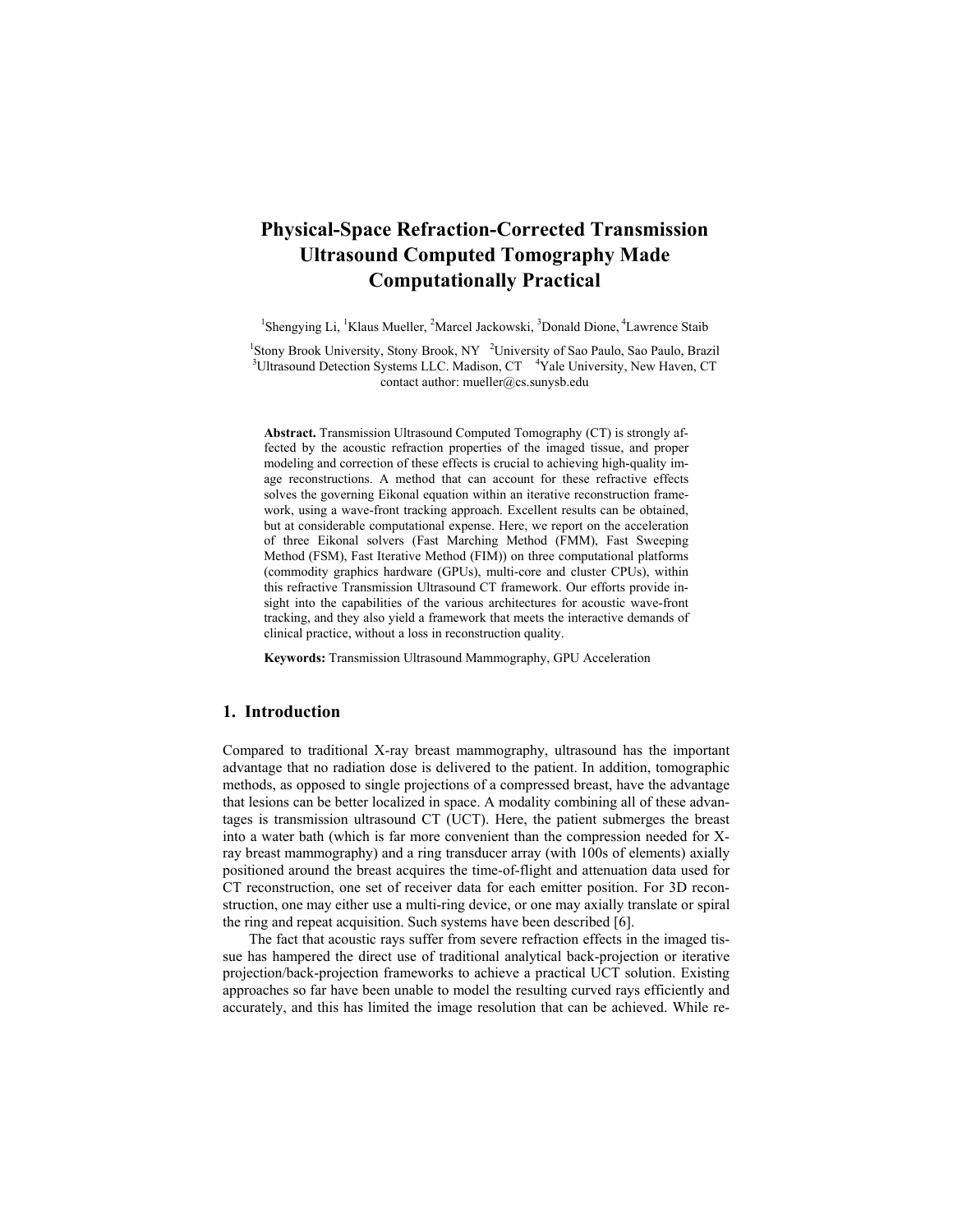cent work in iterative UCT [5] shows promise and discusses reflection and refraction effects, the reconstruction algorithms discussed there are still limited to the straightray assumption. In earlier work, several researchers (e.g. [2]) have explored the use of general ray-tracing, via ray-linking and ray re-binning, in P/BP UCT to improve the image quality. Denis [4] compared several methods for ray-tracing, showing that substantial improvement over straight ray methods can be achieved for moderately refracting fields. Yet, the more recent work typically avoids the expensive direct ray simulation. For example, Quan [11] reports that a simulation of 256 detectors would take weeks to complete on a desktop PC, requiring supercomputers for UCT reconstruction. They therefore use a sparse matrix solver to accomplish the reconstruction in reasonable time. Finally, an alternative method for UCT is diffraction tomography [9]. It is based on the weak scattering assumption, which, however, is violated in case of the breast, due to its strongly refracting fat layers.

Essentially, sparse matrix solver-based and Fourier-space methods do not model the ray physics in a direct manner, but through some intermediate representation, which cannot easily capture the local interactions of the ray with the medium. On the other hand, a complete simulation of the wave equation is prohibitively expensive. Yet, we [8] have shown that fast wave-front propagation methods, such as the Fast Marching Method (FMM) [12], can model the governing Eikonal equation well, taking into account refraction effects and allowing the resulting curved rays to be accurately modeled for both speed and attenuation in their native physical domain. We aim to resolve lesions of single pixel-size  $(\sim$  data resolution), various shapes (speculated, lobulated, sharp, circumscribed), and a pixel-level distance among lesion clusters. At a US frequency of 7.5MHz one can reach depths of 16cm, exceeding the requirements for breast imaging, allowing a sub-mm resolution of less than 0.3mm.

While the FMM-based approach is far more efficient than a full wave equation simulation, we find that it is still not efficient enough to warrant deployment in a clinical setting. Thus, we look into the use of commodity high-performance hardware for parallel program execution, such as multi-core CPUs, programmable commodity graphics hardware (GPU), and processor clusters. However, the inherently sequential mechanism of the FMM method poses certain trade-offs with regards to the architecture used (and also cost), which we will show can be balanced by use of other equivalent fast wave front tracking algorithms, such as the Fast Sweeping Method (FSM) [3] and the Fast Iterative Method (FIM) [7]. These considerations and their results are the topic of this paper, with the overall conclusion being that UCT based on fast wavefront tracking has excellent potential for real life clinical deployment

## **2. Methods**

The algorithm put forward in [8] uses SART (Simultaneous Algebraic Reconstruction Technique) [1] as the basis of their UCT reconstruction algorithm:

$$
c_i = (p_i - \sum_j v_j^k w_{ij}) / \sum_j w_{ij} \qquad v_j^{k+1} = v_j^k + \lambda \sum_i c_i w_{ij} / \sum_i w_{ij} \qquad (1)
$$

Here, the  $p_i$  are the measured receiver data, the  $v_i$  are the reconstructed lattice voxels, the  $w_{ij}$  are the (interpolation) weights relating a traversing ray originating at pixel  $p_i$  to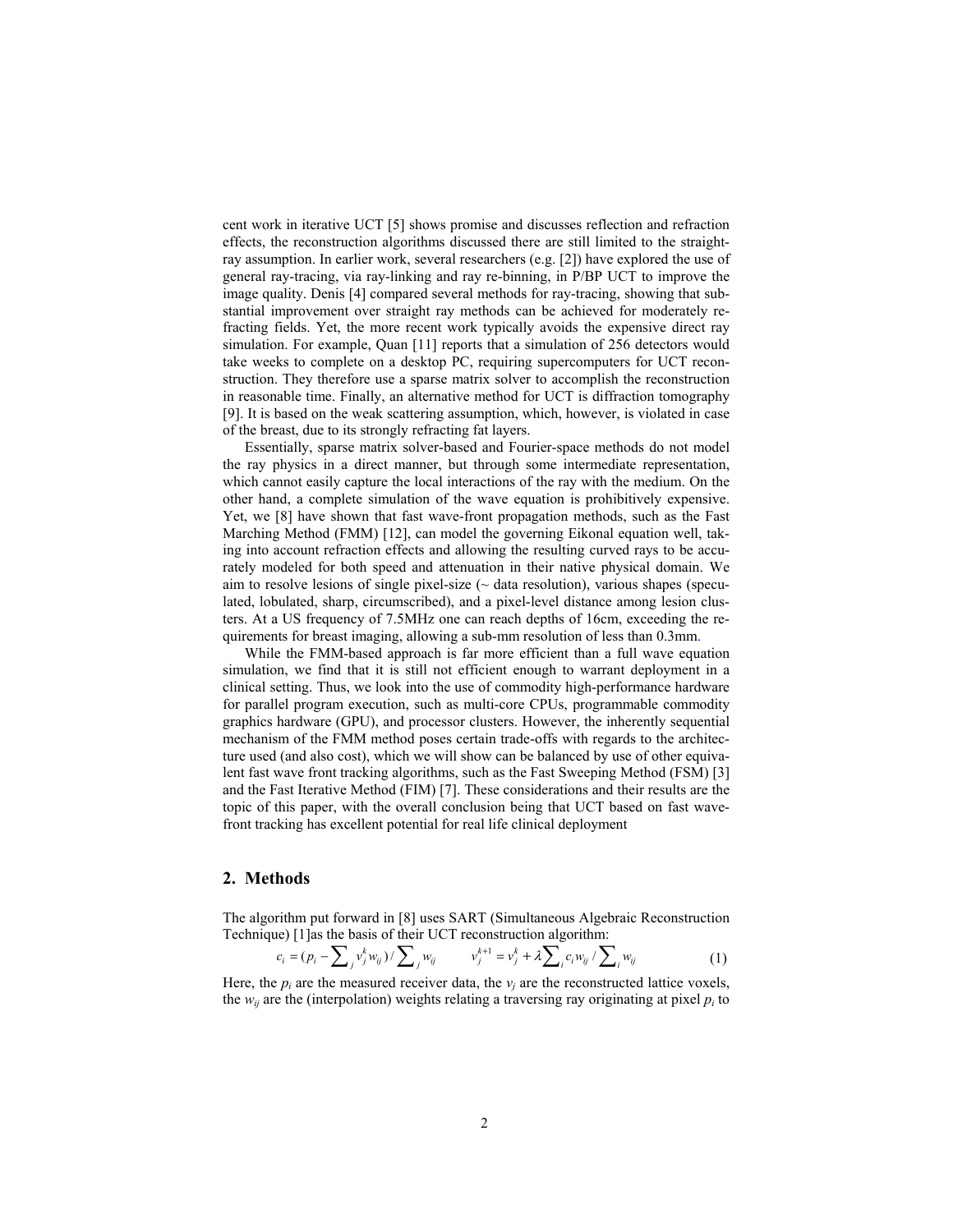a voxel *v*, and  $\lambda$  is a relaxation factor. The  $c_i$  are the correction factors computed from the forward projection and delivered to the voxels in the back-projection step.

The propagation of the US wave front in 3D is modeled by the Eikonal equation:

$$
(\partial t/\partial x)^2 + (\partial t/\partial y)^2 + (\partial t/\partial z)^2 = 1/F^2(x, y, z)
$$
 (2)

Here, the speed term *F* is a measure of the local sound conductance properties. To solve the equation for *F* one must find the speed trajectory for each ray that minimizes the time cost function from the source. This is iteratively converged to using the SART. The forward projection computes for every voxel  $(x, y, z)$  the time  $T(x, y, z)$ at which the sound wave, originating from the emitter, has traversed it. We call this the time-of-flight (TOF) image, which includes the TOF estimates of the receivers themselves (used to correct the grid corrections). This TOF image allows a local computation of the ray direction vectors from all receivers back to the single emitter using the TOF image gradients, estimated via a high-quality filter. This crucial step ensures that a given curved ray will not miss the emitter, eliminating the path assembly overhead of earlier approaches. More formally, this *Eikonal-SART* algorithm is described as follows (see also Fig. 1 which assumes an emitter/detector ring array):

- 1. Construct the TOF field as described above.
- 2. Compute the corrections *ci* by subtracting the Eikonal-computed TOF field at the receivers from the true TOF data. Calculate the normalization weight by tracing curved rays back to the emitter using the TOF image and a field of unit voxels.
- 3. Update the speed terms of the voxels  $v_{ij}$  by the reciprocal of the  $c_i$ , again using the TOF image to determine the curved ray paths.
- 4. Normalize the  $v_{ij}$  by the weights (also accumulated in step 3).
- 5. Randomly select another (unused in this iteration) emitter and return to step 1.

In [8] we also described a data-driven relaxation factor to control the voxel updates, which yields superior results over the fixed relaxation factor λ typically used in SART. In fact, our UCT reconstructs two tissue properties, which gives non-redundant information. Once the



**Fig. 1.** The Eikonal-SART refractive UCT algorithm.

sound velocity (SV) image is reconstructed it is utilized to guide the non-linear rays for reconstructing the sound attenuation image using attenuation data.

## **2.1 How to perform refractive UCT efficiently: general considerations**

Each iteration of Eikonal-SART performs for each of the *M* emitters: (i) one forward wave propagation across a lattice of  $N^3$  voxels, and (ii) one backward projection delivering the updates to the  $N^3$  voxels via  $M-1$  non-linear rays which are guided by the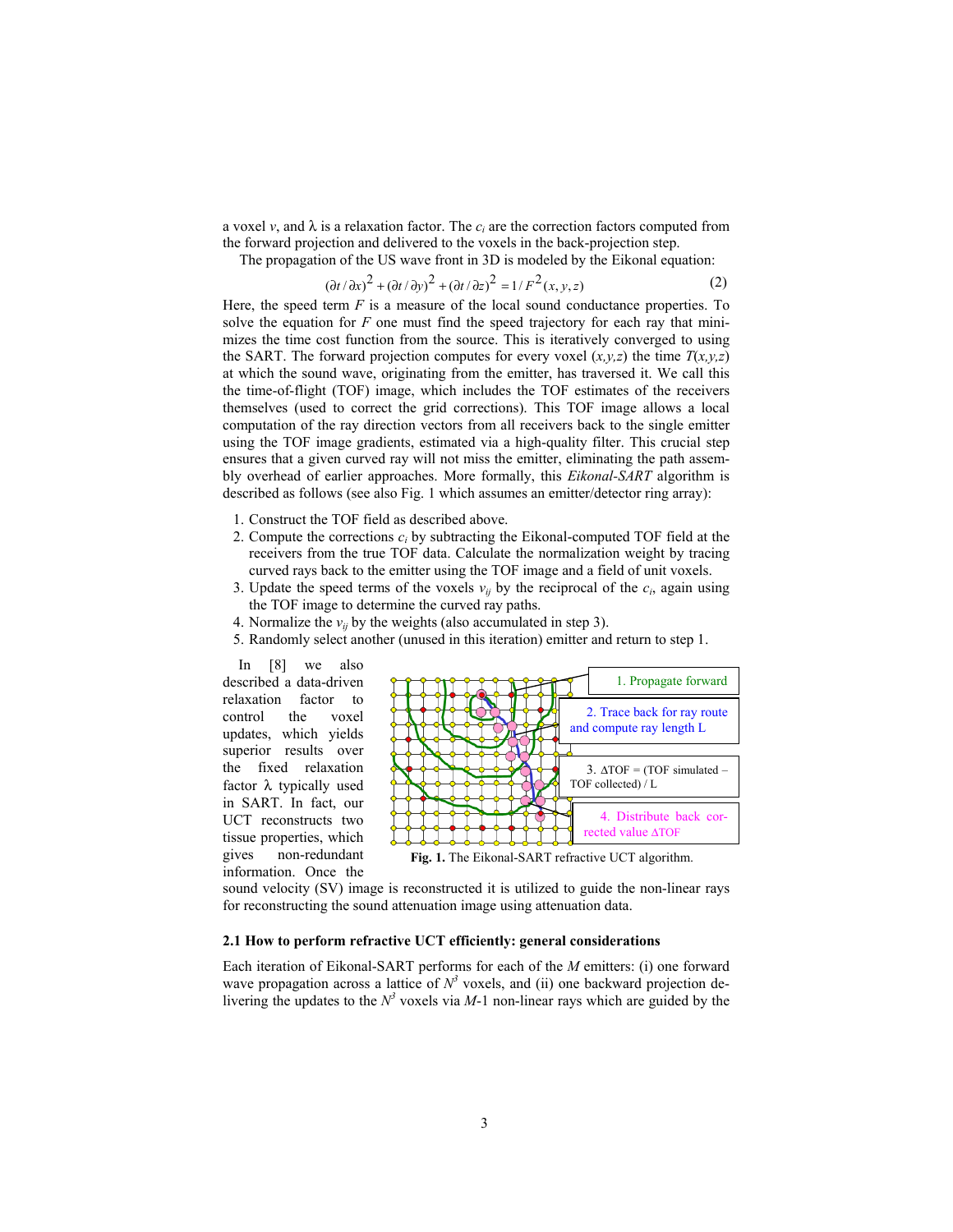TOF field computed in step (i). Let us assume we use  $M=N^2$ , that is, N transducers for each of the *N* rings (we shall neglect for now that the reduced axial dimension of the breast would allow far less rings to be used in practice). This makes for a slightly underdetermined equation system which has been shown to be sufficient in iterative reconstruction scenarios. For the raytracing in the back-projection step, we have  $N^2$ rays of length O(*N*) each, but the traversal involves only local and independent computations at each step, at low computational overhead. Thus the overall complexity for one back-projection is  $O(N^3)$ . The wave-front tracking in the forward projection also updates  $N^3$  voxels to yield the TOF image (and advances the front), but the selection of the advance-voxel has complexity  $O(N^3)$  since one must consider all voxels within the wave-front's narrow band (which may be arbitrarily complex). Thus the complexity for wave front tracking is  $O(N^6)$ .

Raytracing is quite amenable to parallel implementation and speedups on the order of 1-2 magnitudes can be obtained on various parallel platforms, such as GPUs (e.g. [10]). The independence of the individual rays affords a relatively fine-grained parallelism. In contrast, the wave front tracking does not exhibit much parallelism, since it is an inherently sequential algorithm where the selection of a voxel into the front depends on all previous selections. One method to reduce the wave front tracking overhead per emitter is to divide the 3D grid into *N* 2D slices. This strategy gives good parallelism on a coarse-grained level, due to the independence among slices. There is no communication overhead between slices, no need for data distribution as each slice can reside on a separate processor, and no synchronization delay because each computation proceeds independently. While the 2D slice-based reconstruction may lead to errors due to out-of-plane wave propagation, our experiments indicate (see section 3) that the reconstructions using the 2D slice decomposition are quite similar to the corresponding fully-3D reconstruction, but can be obtained at much higher speeds. But even with this decomposition there are vast differences in the level of speedup obtained with different Eikonal equation solvers (all using physical-space wave front tracking), also as a function of computing platform, as is discussed next.

#### **2.2 Numerical Eikonal equation solvers and their parallelization potential**

**The Fast Marching Algorithm (FMM) algorithm** [12] solves the Eikonal equations in one pass, tracking the evolution of an expanding front. A key observation of FMM is that the solution of Eq. (2) at each grid point depends only on the smaller values of neighboring points. Thus the solution of the equation can be built in the order of increasing arrival time of points. Here it is essential to quickly locate the voxel with the smallest value in the active "narrow-band" of *n* voxels. Typically a heap is used for this, with an update (insertion) time of O(*logn*). Sapiro [14] proposed a faster algorithm using an *untidy priority queue*, which replaces the heap's tree by a table, reducing the update complexity to O(1). This, however, also introduces extra errors caused by misorderings inside the queue. We employed the (min-)heap data structure for accuracy, using double-linking between lattice and heap for speed.

The FMM is not naturally accelerated on fine-grained parallel systems. Neither the min-heap data structure nor the priority queue, which enables fast speeds on the CPU, encourages parallelism, since they all sequentialize computations and make them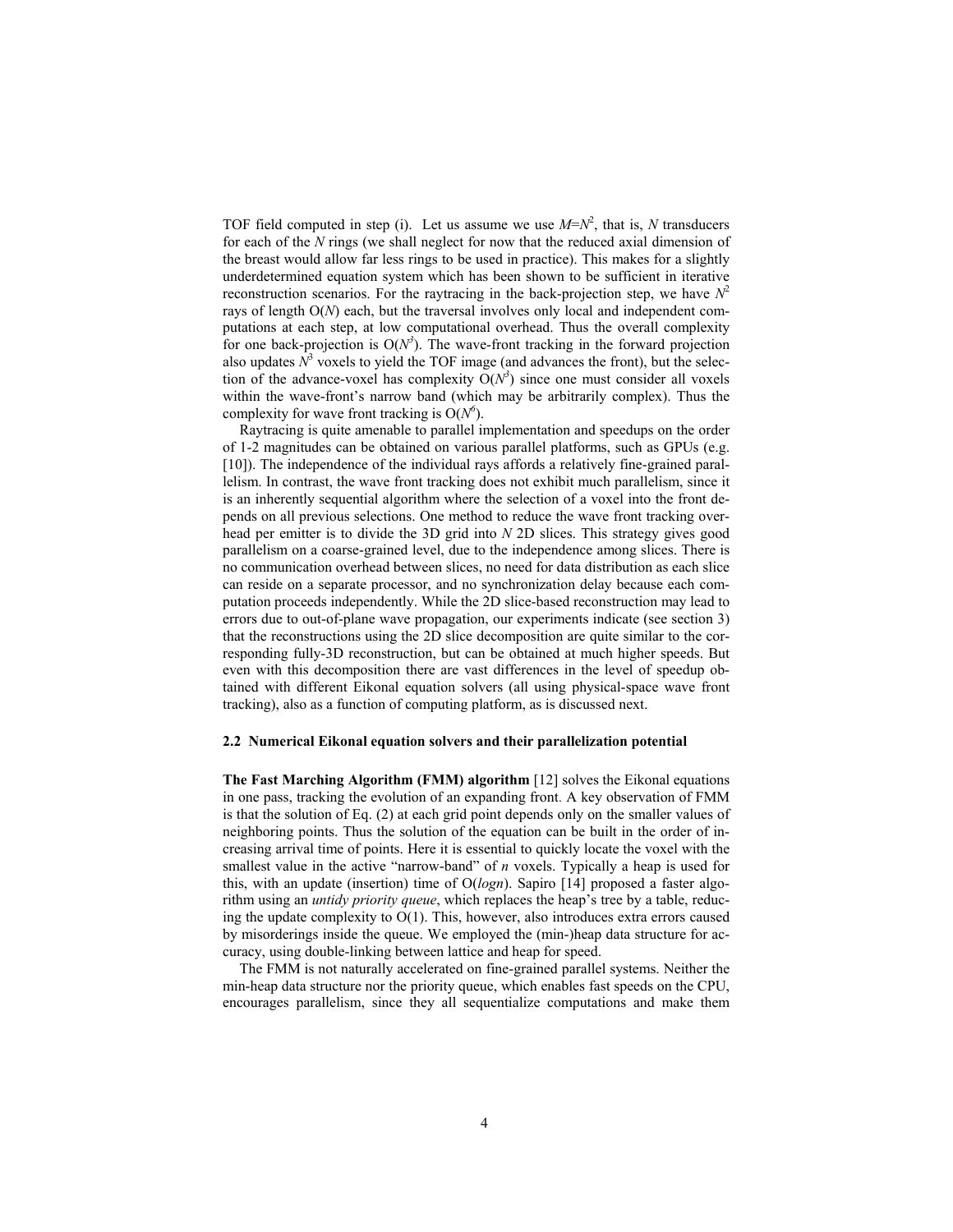globally dependent. The slice decomposition described in section 2.1 favors coarsegrained parallelism, assigning projections of different slices to different threads or processors and running them concurrently. GPUs, programmed with CUDA, are well suited to compute this type of problem, but one must be aware of the large cache memory requirements of the fast min-heap operations. Section 3 shows that this poses a limiting factor for GPUs, where the register, cache and global memory are limited.

**The Fast Sweeping Method (FSM) algorithm** [15] applies Gauss-Seidel iterations with alternating sweep orderings. Key is to follow the solution characteristics and update points in that order, *i.e*., the sweeping direction should fit the real information propagation. In two dimensions, the sweep order is according to these four loops:

i:1 .. nx, i:1 .. ny || i: nx .. 1, j: 1 .. ny || i: nx .. 1, j: ny .. 1 || i: 1 .. nx, j: ny .. 1

where *i* and *j* are the sweeping point positions in the *x*- and y-directions, respectively, and *nx* and *ny* are the number of points in the *x*-direction and *y*-direction, respectively.

The FSM is amenable to parallelization, since it follows the causality along the solution characteristics in a parallel manner. It can compute multiple sweeping directions simultaneously. In addition, it can divide the whole domain into sub-domains and execute sub-domain computations in parallel. It is well suited for multi-processor CPU systems or clusters. However, since in each sweep thread in a sub-domain the computation is sequential, it is not easy to achieve fine-grained parallelism.

**The Fast Iterative Method (FIM) algorithm** [7] solves PDEs of H-J (Hamilton-Jacobi) equations on parallel architectures. The Eikonal equation is a special case of the H-J equation. It uses Godunov upwind discretization of the Hamiltonian [13] and updates the value on a narrow band iteratively. The FIM allows multiple updates per point, by re-inserting points into the narrow band, called *active list AL*.

The FIM gives values of zero to the source and  $\infty$  to all other points. All neighbors of the source points form the AL. In the update loop, the FIM calculates the Godunov Hamiltonian for all AL points and updates their distance values if the newly calculated value is less than the current. If an AL point has converged, it is removed from the AL. All neighbors of the AL points will also update and if their value is less than the current, they will be added to the AL. This continues until the AL is empty.

This algorithm maps well onto GPUs with parallel SIMD processors due to its fine-grained level parallelism, updating all AL points in parallel. In order to fully use the coherent memory access and control flow, our GPU implementation uses datagrouping as the primitive execution unit. Each point inside a data-group is executed as a thread, all threads for the same data-group combine into a block, and all blocks combine into the CUDA computational domain as a grid. The CPU-algorithm AL becomes the Active Block List (ABL) on the GPU. In each iteration all active blocks are updated and converged blocks are removed from the ABL. Neighbor blocks are also updated. Further, since points inside a data-group share the same CUDA block, they use shared memory simultaneously. Shared memory is on-chip memory at CPU register-speed and is much faster than global memory. In order to fully exploit fast shared memory access, we coalesced the memory by assigning points in the same data-group (a 2D block of 8×8 slice pixels) next to neighboring points in memory.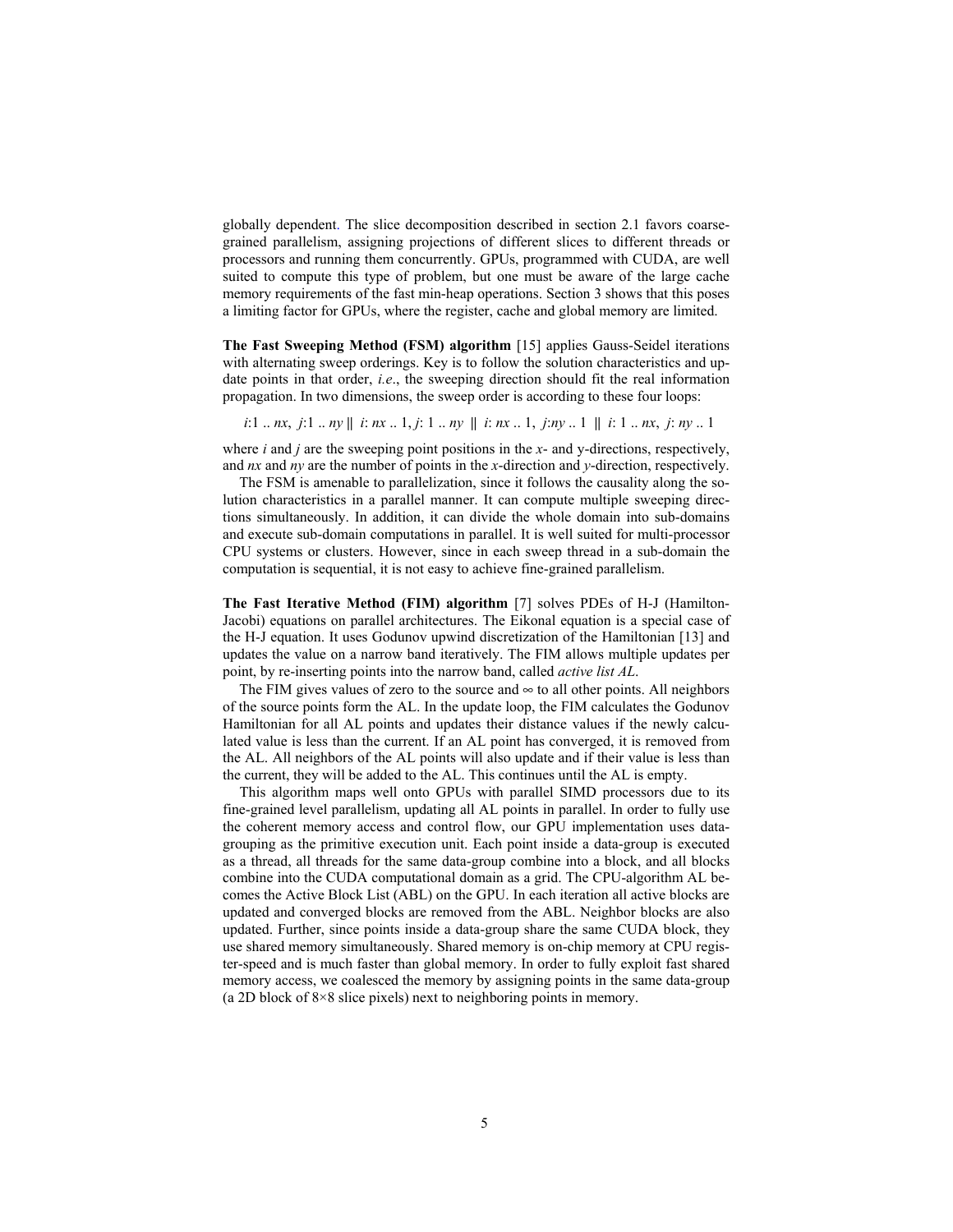# **3 Results**

All reported results use the Eikonal-SART reconstruction scheme presented above. All quality assessments are based on the global  $L_2$  RMS error (ultrasound phantom vs. reconstructed densities). We created a physically-based human breast ultrasound phantom, based on the cryosection color images of the NIH Visible Female dataset. Hue was used to identify the basic tissues and their acoustical mapping was obtained by consulting biophysics tables (see Table 1). A few lesions were also added. The phantom size is  $128^2 \times 40$  and the smallest lesion is a sphere of a two-voxel diameter.

| <b>Table 1.</b> Divast phalltoni untasound properties. |          |                    |                    |                    |                    |  |  |  |  |  |
|--------------------------------------------------------|----------|--------------------|--------------------|--------------------|--------------------|--|--|--|--|--|
| Property                                               | Tissue   | Fat                | Lesions $(LG)$     | Lesions(SM)        | Skin               |  |  |  |  |  |
| Velocity                                               | 1475 m/s | $1375 \text{ m/s}$ | $1560 \text{ m/s}$ | $1530 \text{ m/s}$ | $1650 \text{ m/s}$ |  |  |  |  |  |
| Attenuation                                            |          |                    | 60/30              | חד                 |                    |  |  |  |  |  |

**Table 1.** Breast phantom ultrasound properties.

**Reconstruction quality:** We employed a high-quality wave equation solver to generate the projection data. Reconstructions (with 256 detectors per slice) were performed with the three numerical Eikonal equation solvers presented above (FMM, FSM, and FIM). All achieved nearly the same quality (3-4% RMSE). This is a vast improvement over a straight-ray reconstruction (25% RMSE) and demonstrates that accurate refraction modeling within a physically-based raytracing scheme enables reconstructions at high fidelity and accurate geometry. Fig. 2 gives visual evidence (for sound velocity SV) that the results are in excellent agreement with the original (acoustically mapped) phantom, with small detail being recovered well. Fig. 3 (a) shows the attenuation reconstruction result (7.5% RMSE). Fig 3 (b) demonstrates that the 2D



**Fig. 2.** (Left) acoustic breast phantom derived from the Visible Female dataset and (right) SV reconstructions. First row: slice close to the center, second row: slice close to the bottom.

slice-by-slice reconstruction (right, RMSE 3.6%) can reach nearly the same quality than a fully-3D reconstruction (center, RMSE 3.4%). Here we observe that the small-



**Fig. 3.** (a) Attenuation image: (left) phantom, (right) reconstructed. (b) Fully-3D vs. 2D slice-based reconstruction (left) phantom, (center) fully-3D, (right) 2D slice-based.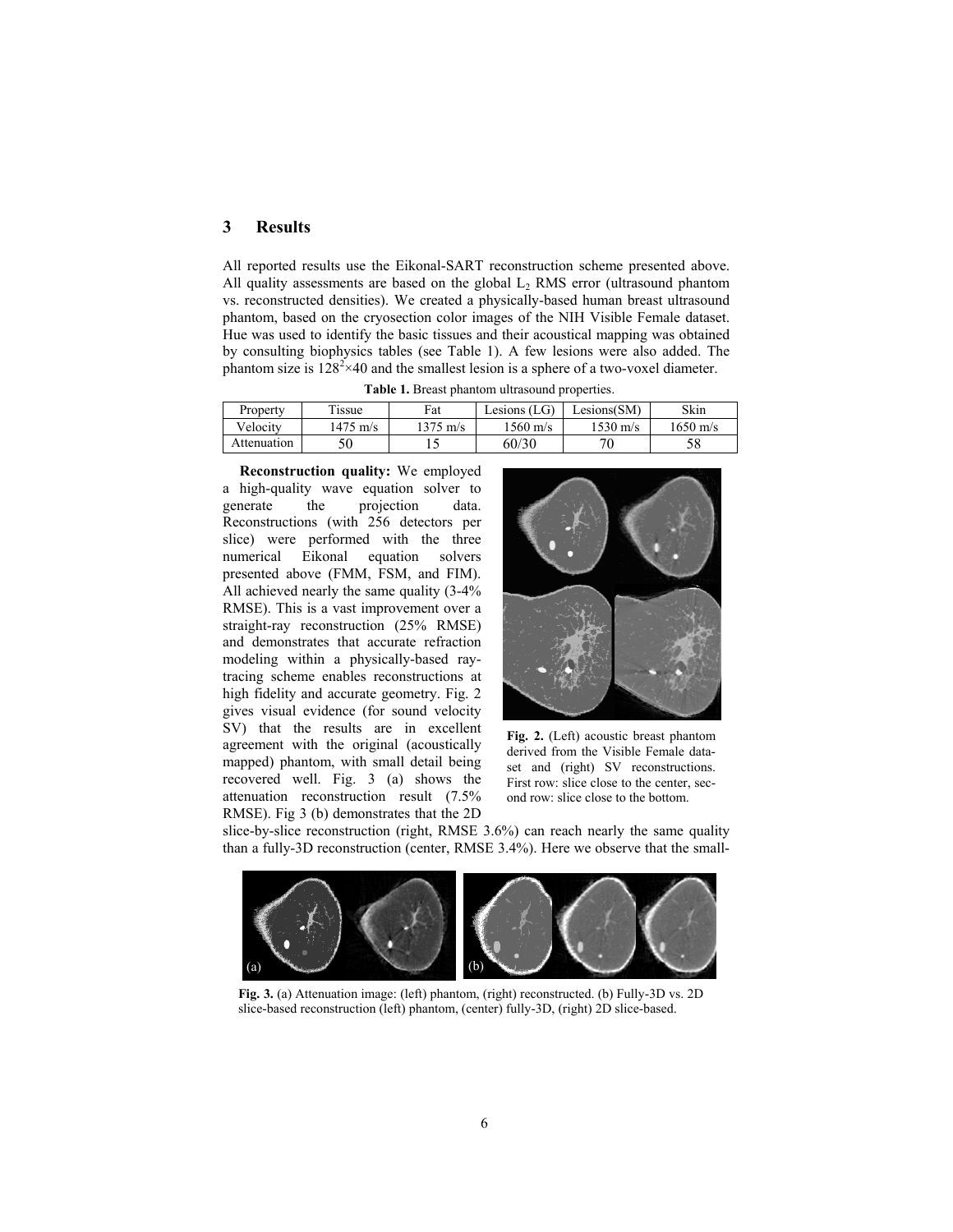est lesions (of two-voxel diameter close to the center) can be clearly identified in both reconstructions. Experiments with noisy data show that even with SNR=10 (considered challenging) the inner lesions/structures remain very visible and distinguishable.

**Time performance:** With FMM we were able to reconstruct a  $128^2$  image from 256 transducers in about 60 seconds (3 iterations) on a 2.8GHz Pentium 4. For the 3D case, on a 1283 grid, it takes 9.76 sec for a single wave propagation from one emitter. A full reconstruction with 256×128 transducers would then take about 533 hours. In contrast, the 2D slice decomposition approach would finish in 125 min, since the time per 2D wave tracking decreases to 0.03 sec. But this is still too slow for practical use.

We then implemented FMM in CUDA, using an NVIDIA 8800 GTX GPU with 768 MB RAM and an NVIDIA Tesla with 1.5 GB RAM. To make full use of the GPU multiprocessors, it is essential to run a large number of concurrent threads. However, we were unable to beat CPU performance, even with a large number of concurrent threads. One reason is slow global memory access. Different threads do not share memory, and every thread requires frequent (and expensive) access to global memory. Another reason is that each thread kernel uses 28 registers (total is 8,192) for the narrow band variables. This impeded the allocation of a sufficient number of threads, yielding a mere 33% multiprocessor occupancy.

For the FSM, our CPU implementation took 0.031s (0.18s) for one projection (wave front tracking) of a  $128^2$  (256<sup>2</sup>) image. When run on a quad-core computer, a 3.5-fold speedup is achieved. On a distributed memory computer cluster with 8 nodes and 4 sub-domains and parallel sweep directions, we gained a 5-times speed up. Our FIM-implementation on CPU required 0.04s (0.19s) for one projection of a  $128^2$  $(256<sup>2</sup>)$  image. The small-grain parallelism of the FIM favors an extension to multicore, multi-processor, and GPU-SIMD configurations. The GPU implementation required only  $0.002$  sec for one projection of a  $256<sup>2</sup>$  image, which is about 80 times faster than the fastest algorithm on the CPU (the FMM). Thus, for an object of size  $256^2 \times 44$  and 512 transducers in each ring, it requires less than 5 minutes to reconstruct an object, which is a time that can easily satisfy real-life clinical scenarios.

The first two rows of Table 2 compare the time required for a single projection (wave front tracking) for two grid sizes and the second two rows compare the time required for 3D reconstruction using these three methods. We see that on the CPU, the one-pass approach of the FMM has the best performance, aided by the min-heap data structure. The FSM works well for multi-core and multiprocessor clusters (8 for projections and for reconstruction) since it can be computed in parallel, with little data communication. But clusters are expensive – an 8-node state-of-the-art computer cluster might cost thousands of US dollars. The GPU provides a good balance of

| <u>mia for a ses recompliación asing me emonar si fitti algoriumi</u> |                   |            |            |          |            |                     |         |  |  |
|-----------------------------------------------------------------------|-------------------|------------|------------|----------|------------|---------------------|---------|--|--|
|                                                                       | Grid size         | <b>FMM</b> | FSM        |          | <b>FIM</b> |                     |         |  |  |
| Task                                                                  |                   | <b>CPU</b> | <b>CPU</b> | Cluster- | <b>CPU</b> | <b>GPU</b> (NVIDIA) |         |  |  |
|                                                                       |                   |            |            | 8 nodes  |            | 8086GTX             | Tesla   |  |  |
| Projection                                                            | $128^2$           | 0.025      | 0.031      | 0.007    | 0.038      | 0.00082             | 0.00072 |  |  |
| Projection                                                            | $256^2$           | 0.097      | 0.180      | 0.039    | 0.189      | 0.0023              | 0.0022  |  |  |
| Reconstr.                                                             | $128^2 \times 40$ | 2400       | 2649       | 506      | 3316       | 37.8                | 30.9    |  |  |
| Reconstr.                                                             | $256^2 \times 44$ | 19200      | 32732      | 6393     | 37221      | 286.2               | 225.76  |  |  |

**Table 2.** Time (in s) required for one projection (wave propagation) for various Eikonal solvers (first 2 rows) and for a 3D reconstruction using the Eikonal-SART algorithm (second 2 rows)